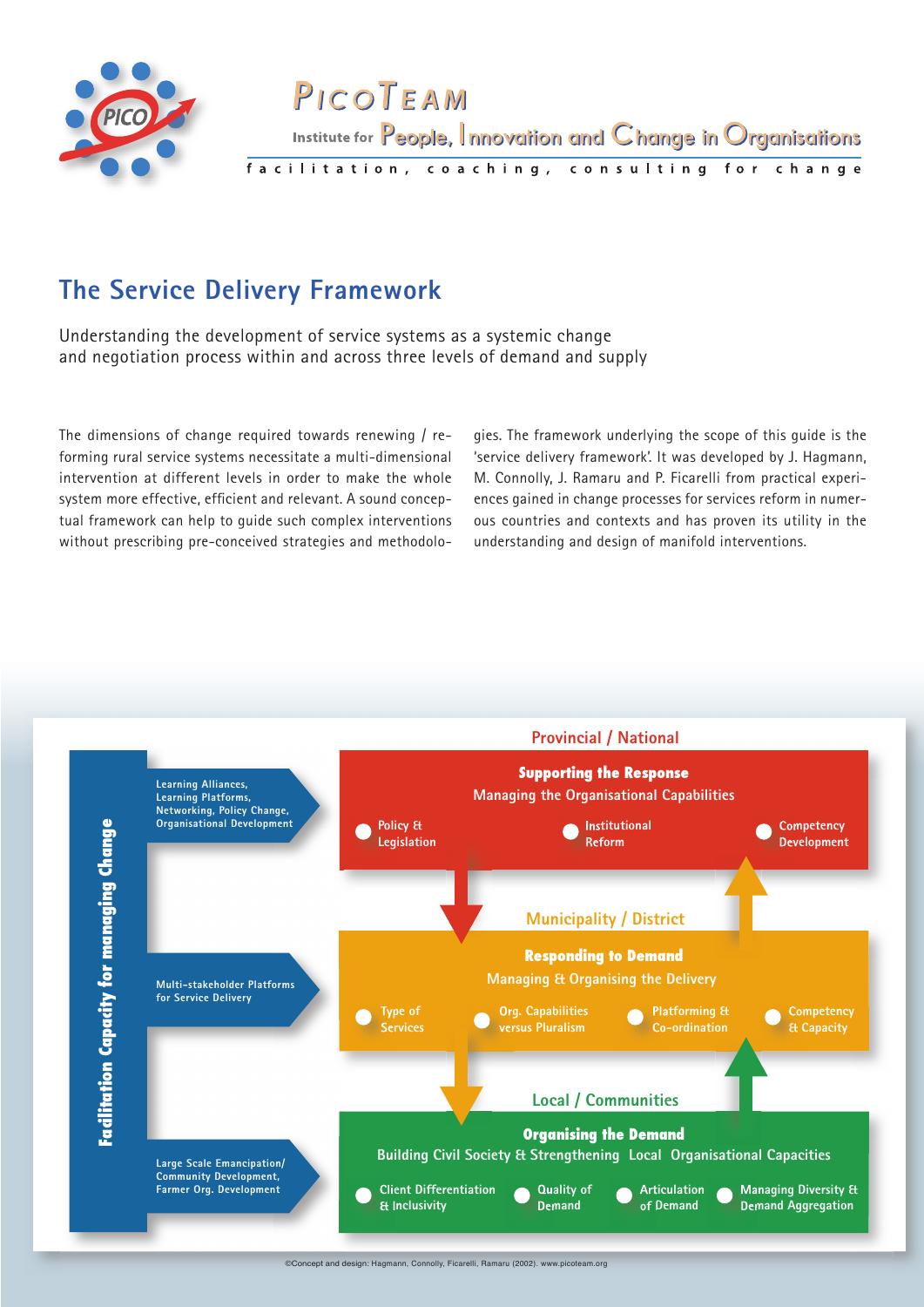

PICOTEAM Institute for People, Innovation and Change in Organisations .<br>facilitation, coaching, consulting for change

# **The conceptual framework**

The foundation of the framework is the simple fact that service provision needs to follow a demand and supply chain. Both, the demand system and the supply system need to be functioning well in themselves and need to interface very well in order to be effective. Looking at rural services, the demand side are rural communities and their organisations - the beneficiaries of the services, while the supply side is more complex consisting of the direct service providers and in addition the organisations of the service providers and their institutional arrangements. All 3 components need to function effectively in order to build a 'service system'. The service delivery framework describes these three levels as:

## **'Organising the demand'**

This level encompasses the strengthening of local organisational capacities at community and inter-community level and up to District level. An 'organised demand' considers the differentiation of needs and demands of different clients / social strata and tries to be inclusive so that equal opportunities for different groups of people prevail and relevant services can be provided also to the more marginalized. The quality of demand is an important characteristic. High quality demand is built on a deep analysis of causes of problems or issues and on a thorough exposure and assessment of options to address the issues and the understanding of what service providers can contribute at all.

It is in contrast to shallow 'wish lists' of needs and wants often found in community plans. Service demand can only be responded to in a cost-effective manner if a critical mass of people shares the same problem and demand. The diversity and the 'aggregation' of demand needs to be managed and then the articulation of demand towards service providers or the public needs to be well organised with powerful strategies and mechanisms to influence service providers and to claim accountability of providers to the clients. Representation and the organisational capacity of local organisations are critical here. Experience with public service providers has shown that without an effective articulation, it will be unlikely that service providers will respond to specific requirements – they will rather remain at 'goodwill' level of individual extension agents.

### **'Responding to the demand'**

describes the level of the service providers where the delivery of services needs to be managed and organised so that it responds adequately to the articulated service demand. In most cases the demand will be from communities / associations etc, but demands from policy makers and other levels can equally be important. Service providers need to have the capacity to interpret the demand and to identify the type of services which is appropriate to support the different clients.

In a pluralistic environment where there are multiple service providers to be contracted, it is important at this level to assess the performance of the different possible providers and the quality of their services in order to identify who can best do the job. Isolated services on specific issues might not be effective. Linkages between service providers along the platforms of the innovation system or market / value chains are critical to 'make the system work as a system'. The different roles and mandates of service providers need to be clarified and even more important, they need to 'learn to play the roles' and work together in synergistic way towards making a difference. This is a big challenge, in particular in a highly competitive environment where every provider wants to have the credit for themselves.

The competence of service providers is critical to the success at that level and needs to be developed and adapted continuously. A sound competence development and information management system needs to be in place which provides equal opportunities to the different providers.

#### **'Supporting the Response'**

describes the management of the organisational and institutional arrangement aspects of service provision. Policies and legislation regulating service provision modes and arrangements as well as finance of services need to be enabling for service providers to perform. Large, public service provider organisations (e.g. extension departments, research, health etc.) require systems and processes allowing their field agents and decentralised structures to perform the tasks in a responsive way. Performance management aspects, continuous adaptations in the organisational structure, culture, systems and processes are aspects which make the 'support to the response' effective and efficient. Institutional reform processes are seen as on-going adaptations propelled by the learning from the experiences in the field and the changes in the environment,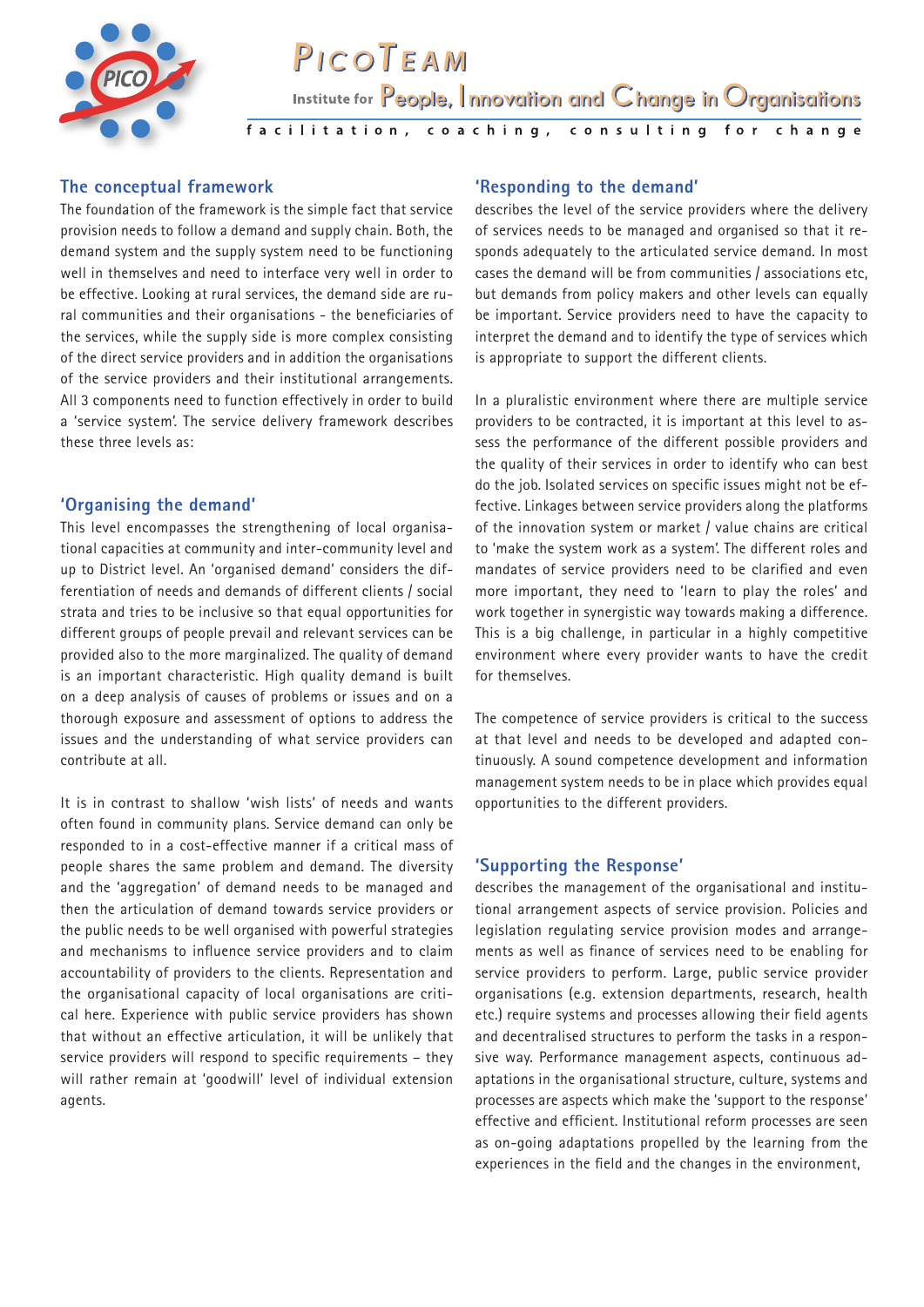

rather than massive one-off events which often do not change the ultimate mode of delivery much. Learning organisations are required to manage that continuous change. Competence development is therefore a central aspect to reach organisational capacity. This is not perceived as a conventional training, but integrally incorporated learning within the organisational development process.

In any intervention, the three levels need to be considered as one system. Experience from the past decades showed that a sole focus on service providers (the supply side) does not lead to demand-oriented sustainable services. The demand side itself (rural populations) need to be supported in organising themselves and have a formalised voice in the service system. On the other side, governance of services needs to match with the requirements (finance, mandate, policy). Any 'forgotten' aspect in the service system can turn out to be a blockage hindering the success of the other and of the overall intervention.

The mainstream thinking until recently was based on often ill-formulated, state-controlled policies with poorly developed support to implementation. At provider level, in extension for example, supply-driven production packages were promoted and at demand level in the past decade, often rather shallow needs assessments were carried out to make the system appear 'participatory' and responsive. The overall effectiveness and efficiency, however, remained poor.

The main difference of the service delivery framework in comparison to the former perspective is:

- the systemic and strategic thinking underlying the intervention strategy,
- the strong focus on quality and impact and
- adaptive learning / improvement over time

The conceptual framework aims to guide the design and the decisions of interventions. The operationalisation requires a feasible intervention process.

# **The intervention framework and process: what does this mean in practice?**

The aim of an intervention based on the conceptual framework is to enhance the effectiveness and impact of the service system (all three levels). Ultimately the system should become a learning system which has in-built mechanisms to improve performance and relevance in an on-going manner.

# **Guiding Principles for RuServe intervention process design & facilitation**

A pluralistic service system can not be controlled through hierarchical management and control as it was attempted over decades in the line ministries' service provision. Bringing a multitude of actors to working together and complementing each other requires facilitative interventions towards change. Few of the actors are obliged to follow any 'instructions' from a 'central manager' so their commitment has to be based on interests and potential benefits. Facilitation is to bring out those commitments. Important guiding principles are:

- **Systemic intervention:** exploring the system for the main 'triggers' through which the biggest difference can be made with a rather small intervention. For example, in one case it might be certain policies which inhibit the performance of the whole system. Once improved this might unblock numerous barriers and trigger a whole lot of changes in the whole system. In another case, community organisation might turn around the system due to a stronger demand side…. Identification of these triggers is difficult and normally only reveals while working in the system. Therefore, it is important to start with a promising 'trigger' and to explore other aspects of the system ('systemic') through working and following new traits emerging ('Start anywhere, follow everywhere' from Margret Wheatley). Facilitating systemic intervention requires flexibility in terms of intervention design as new aspects come up and need to be dealt with.
- **Learning process intervention:** the exploration of the systems dimensions suppressing the performance need to be done from inside while being involved with the actors. They need to realise what the issues are and deal with them, not the outsiders / facilitators ('If you want to know how things really are, just try to change them' – from Kurt Lewin). Exploration as well as continual improvement through action and reflection processes (action learning & action research) require rigour in the facilitation in order to reach a high quality analysis and learning. Learning from successes and failures requires good process documentation. Again, flexibility is required to adapt the learning cycles (from action to reflection) to the issues at hand and be open to incorporate new issues regularly.